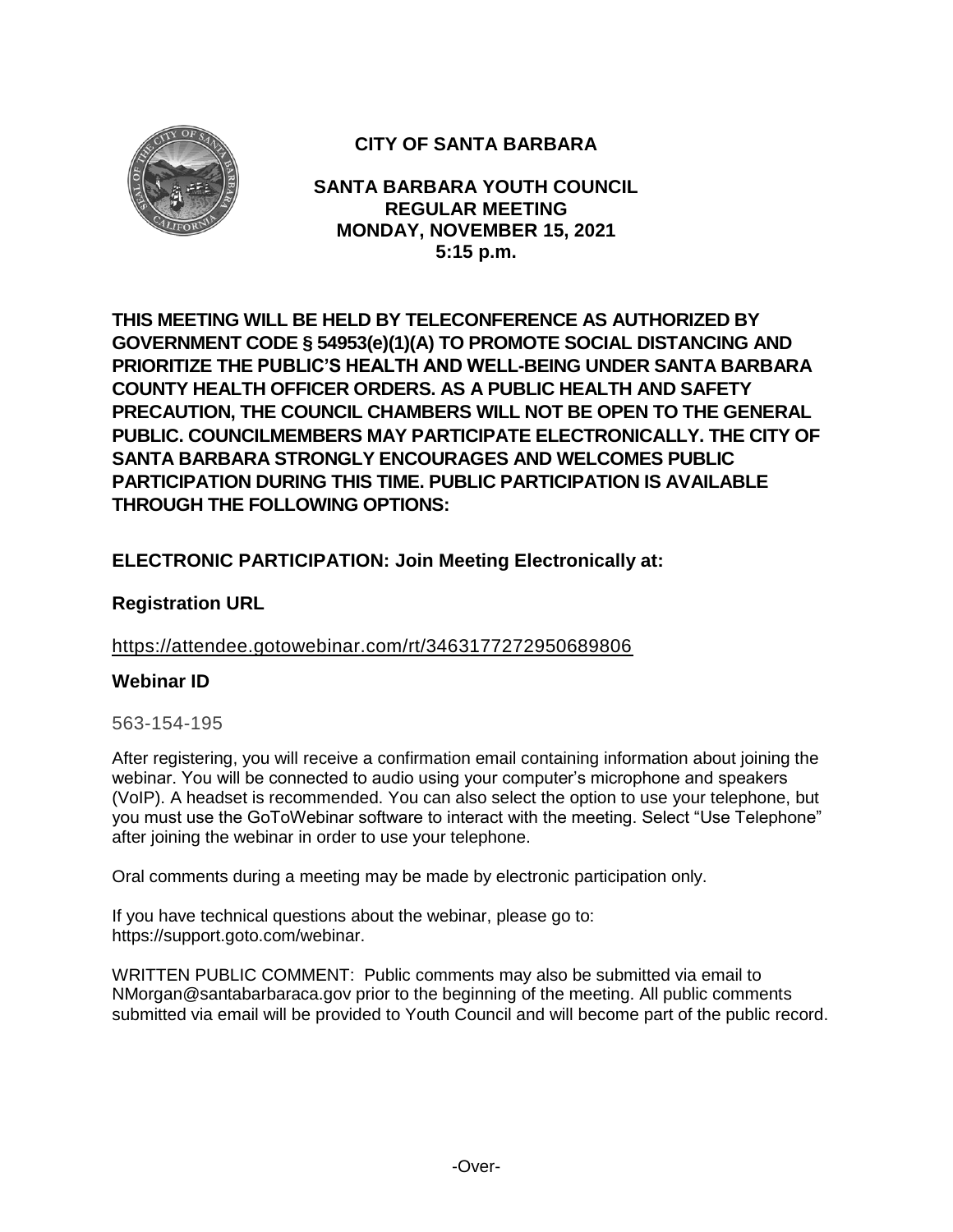### **AGENDA**

### **CALL TO ORDER**

### **ROLL CALL**

### **PUBLIC COMMENT**

Any member of the public may address the Youth Council for up to two minutes on any subject within the jurisdiction of the Youth Council that is not scheduled for a public discussion before the Youth Council. The total amount of time for public comment will be 15 minutes.

#### **COUNCIL AND STAFF COMMUNICATIONS**

- Reminder to all applicants that today will be the last day to be interviewed by Youth Council. Interviews for Youth Council by City Council will be taking place on
	- o Tuesday, November 16, 2021 at 6:00 p.m. (time certain)
- Reminder that I will not be here in the later half of December.

#### **CONSENT CALENDAR**

#### **1. Subject: Approval of the Minutes – For Action (Attachment)**

Recommendation: That the Youth Council waive the reading and approve the minutes of the meeting held on Monday, November 1, 2021.

#### **NEW BUSINESS**

### **2. Subject: Youth Council Interviews – For Discussion**

Recommendation: That Youth Council interview students interested in applying to be a part of Youth Council.

#### **3. Subject: Eastside Society - Milpas Holiday Parade – For Discussion**

Recommendation: That Youth Council discuss involvement and volunteering at the Milpas Holiday Parade taking place on Saturday, December 11, 2021 from 5:30 p.m. to 7:30p.m. Interested volunteers can attend the Monday, November 29 meeting at the Eastside Library from 6 p.m. – 7 p.m.

#### **4. Subject: Car Seat Safety Event – For Information**

Recommendation: That Youth Council identify 1 to 2 volunteers to provide support during the upcoming Car Seat Safety Event on Saturday, November 20, 2021 from 8:00 a.m. to 1 p.m. at the Franklin Neighborhood Center.

### **5. Subject: Annual Youth Speak Out – For Discussion and Action**

Recommendation: That Youth Council discuss planning a *Youth Speak Out* event during the month of March 2022.